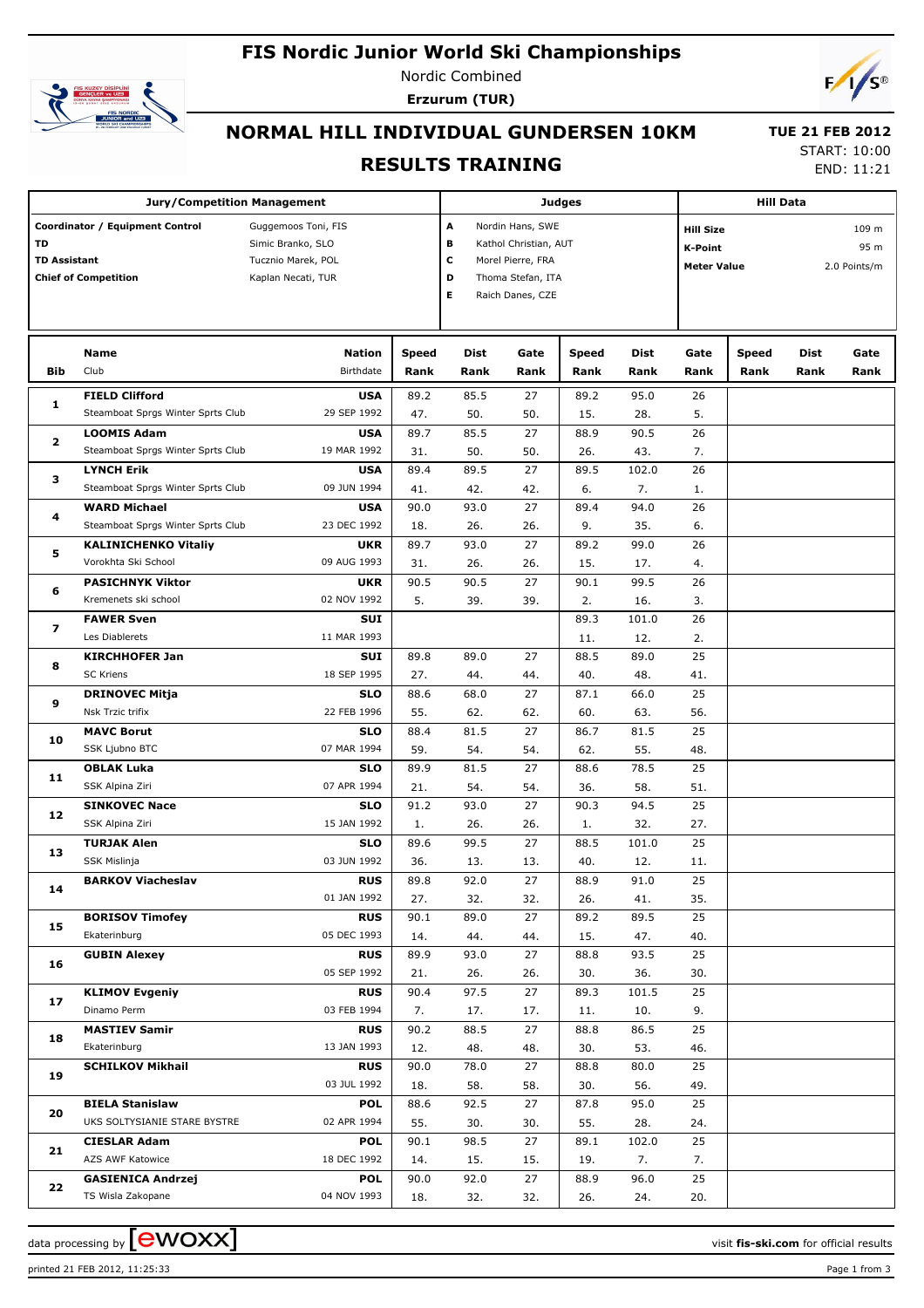### **FIS Nordic Junior World Ski Championships**



Nordic Combined **Erzurum (TUR)**



### **NORMAL HILL INDIVIDUAL GUNDERSEN 10KM**

#### **RESULTS TRAINING**

 **TUE 21 FEB 2012** START: 10:00

END: 11:21

|     | Name                        | Nation      | Speed | Dist  | Gate | <b>Speed</b> | Dist  | Gate | <b>Speed</b> | Dist | Gate |
|-----|-----------------------------|-------------|-------|-------|------|--------------|-------|------|--------------|------|------|
| Bib | Club                        | Birthdate   | Rank  | Rank  | Rank | Rank         | Rank  | Rank | Rank         | Rank | Rank |
|     | <b>KUPCZAK Szczepan</b>     | <b>POL</b>  |       |       |      |              |       |      |              |      |      |
| 23  | AZS AWF Katowice            | 29 NOV 1992 |       |       |      |              |       |      |              |      |      |
|     | <b>SLOWIOK Pawel</b>        | <b>POL</b>  | 89.1  | 90.5  | 27   | 87.8         | 92.5  | 25   |              |      |      |
| 24  | AZS AWF Katowice            | 31 MAR 1992 | 49.   | 39.   | 39.  | 55.          | 40.   | 34.  |              |      |      |
|     | <b>ANDERSEN Espen</b>       | <b>NOR</b>  | 89.4  | 96.0  | 27   | 88.6         | 104.0 | 25   |              |      |      |
| 25  | Lommedalens IL              | 28 OCT 1993 | 41.   | 21.   | 21.  | 36.          | 1.    | 1.   |              |      |      |
|     | <b>HOKHOLT Audun</b>        | <b>NOR</b>  | 88.4  | 80.5  | 27   | 87.4         | 91.0  | 25   |              |      |      |
| 26  | Skimt                       | 28 AUG 1992 | 59.   | 56.   | 56.  | 58.          | 41.   | 35.  |              |      |      |
|     | <b>LIEN Oeystein Granbu</b> | <b>NOR</b>  | 89.9  | 101.0 | 27   | 89.0         | 100.5 | 25   |              |      |      |
| 27  | Gausdal SI                  | 05 JAN 1992 | 21.   | 10.   | 10.  | 23.          | 14.   | 12.  |              |      |      |
|     | <b>SOETVIK Sindre Ure</b>   | <b>NOR</b>  | 89.9  | 103.0 | 27   | 88.6         | 103.0 | 25   |              |      |      |
| 28  | Il Eldar                    | 21 SEP 1992 | 21.   | 4.    | 4.   | 36.          | 2.    | 2.   |              |      |      |
|     | <b>TILLER Simen</b>         | <b>NOR</b>  | 89.3  | 92.5  | 27   | 87.8         | 88.5  | 25   |              |      |      |
| 29  | Moelven                     | 26 NOV 1995 | 44.   | 30.   | 30.  | 55.          | 49.   | 42.  |              |      |      |
|     | <b>DENDA Toshihisa</b>      | <b>JPN</b>  | 89.0  | 90.0  | 27   | 88.1         | 88.5  | 25   |              |      |      |
| 30  | Iiyama-kita High School     | 20 JUN 1993 | 51.   | 41.   | 41.  | 50.          | 49.   | 42.  |              |      |      |
|     | <b>KAGA Takuya</b>          | <b>JPN</b>  | 88.7  | 95.0  | 27   | 87.9         | 97.0  | 25   |              |      |      |
| 31  | Akita Hokuyou High School   | 30 MAR 1994 | 54.   | 22.   | 22.  | 53.          | 18.   | 14.  |              |      |      |
|     | <b>WATANABE Takehiro</b>    | <b>JPN</b>  | 88.6  | 94.5  | 27   | 86.9         | 90.0  | 25   |              |      |      |
| 32  | Inawashiro High School      | 13 JUL 1993 | 55.   | 23.   | 23.  | 61.          | 45.   | 38.  |              |      |      |
|     | YAMAMOTO Go                 | <b>JPN</b>  | 89.7  | 93.5  | 27   | 88.9         | 103.0 | 25   |              |      |      |
| 33  | Oyama High School           | 27 JAN 1995 | 31.   | 24.   | 24.  | 26.          | 2.    | 2.   |              |      |      |
|     | <b>BUZZI Raffaele</b>       | ITA         | 89.6  | 89.0  | 27   | 88.5         | 88.0  | 25   |              |      |      |
| 34  | SCI Monte Lussari           | 17 JUL 1995 | 36.   | 44.   | 44.  | 40.          | 51.   | 44.  |              |      |      |
| 35  | <b>COSTA Samuel</b>         | ITA         | 90.3  | 89.0  | 27   | 89.4         | 95.5  | 25   |              |      |      |
|     | G.S. FIAMME ORO             | 30 NOV 1992 | 9.    | 44.   | 44.  | 9.           | 26.   | 22.  |              |      |      |
|     | <b>MAIERHOFER Manuel</b>    | ITA         | 90.3  | 92.0  | 27   | 89.3         | 95.0  | 25   |              |      |      |
| 36  | S. C. Gardena               | 17 DEC 1992 | 9.    | 32.   | 32.  | 11.          | 28.   | 24.  |              |      |      |
|     | <b>RUNGGALDIER Mattia</b>   | ITA         | 90.1  | 88.5  | 27   | 89.5         | 94.5  | 25   |              |      |      |
| 37  | G.S. FIAMME GIALLE          | 03 MAY 1992 | 14.   | 48.   | 48.  | 6.           | 32.   | 27.  |              |      |      |
| 38  | <b>TOMIO Roberto</b>        | ITA         | 89.5  | 91.5  | 27   | 88.4         | 90.0  | 25   |              |      |      |
|     | U.S. Dolomitica             | 26 OCT 1992 | 40.   | 37.   | 37.  | 44.          | 45.   | 38.  |              |      |      |
| 39  | <b>ARLT Christian</b>       | <b>GER</b>  | 89.7  | 102.0 | 27   | 88.5         | 102.5 | 25   |              |      |      |
|     | WSV 08 Johanngeorgenstadt   | 08 JAN 1992 | 31.   | 7.    | 7.   | 40.          | 6.    | 6.   |              |      |      |
| 40  | <b>FAISST Manuel</b>        | <b>GER</b>  | 89.9  | 103.5 | 27   | 89.0         | 101.5 | 25   |              |      |      |
|     | SV Baiersbronn              | 11 JAN 1993 | 21.   | 3.    | 3.   | 23.          | 10.   | 9.   |              |      |      |
| 41  | <b>HAUG Tobias</b>          | <b>GER</b>  | 89.4  | 100.5 | 27   | 87.9         | 97.0  | 25   |              |      |      |
|     | SV Baiersbronn              | 25 JUN 1993 | 41.   | 11.   | 11.  | 53.          | 18.   | 14.  |              |      |      |
| 42  | <b>SCHULLER Michael</b>     | <b>GER</b>  | 89.7  | 93.5  | 27   | 88.7         | 95.5  | 25   |              |      |      |
|     | WSV 08 Lauscha              | 04 JUN 1993 | 31.   | 24.   | 24.  | 33.          | 26.   | 22.  |              |      |      |
| 43  | <b>SIMON Tobias</b>         | GER         | 89.9  | 103.0 | 27   | 88.4         | 97.0  | 25   |              |      |      |
|     | SZ Breitnau                 | 15 AUG 1992 | 21.   | 4.    | 4.   | 44.          | 18.   | 14.  |              |      |      |
| 44  | <b>BALLAND Tom</b>          | <b>FRA</b>  |       |       |      |              |       |      |              |      |      |
|     | Morbier Bellefontaine       | 11 JUN 1995 |       |       |      |              |       |      |              |      |      |
| 45  | <b>BUFFARD Hugo</b>         | <b>FRA</b>  | 89.6  | 92.0  | 27   | 88.3         | 82.5  | 25   |              |      |      |
|     | Les Rousses                 | 12 JUL 1994 | 36.   | 32.   | 32.  | 46.          | 54.   | 47.  |              |      |      |
| 46  | <b>DIDIER Nicolas</b>       | <b>FRA</b>  | 87.7  | 77.0  | 27   | 88.1         | 80.0  | 25   |              |      |      |
|     | Xonrupt                     | 02 JUN 1995 | 61.   | 59.   | 59.  | 50.          | 56.   | 49.  |              |      |      |
| 47  | <b>HANNON Theo</b>          | <b>FRA</b>  | 89.2  | 85.5  | 27   | 88.7         | 90.5  | 25   |              |      |      |
|     | Bois d Amont                | 04 JUN 1993 | 47.   | 50.   | 50.  | 33.          | 43.   | 37.  |              |      |      |
| 48  | <b>STRAPPAZZON Thomas</b>   | <b>FRA</b>  | 87.6  | 77.0  | 27   | 86.6         | 76.5  | 25   |              |      |      |
|     | Les Contamines montjoie     | 05 JUL 1994 | 62.   | 59.   | 59.  | 63.          | 61.   | 54.  |              |      |      |

printed 21 FEB 2012, 11:25:33 Page 2 from 3

data processing by **CWOXX**  $\blacksquare$  and  $\blacksquare$  and  $\blacksquare$  and  $\blacksquare$  and  $\blacksquare$  and  $\blacksquare$  and  $\blacksquare$  and  $\blacksquare$  and  $\blacksquare$  and  $\blacksquare$  and  $\blacksquare$  and  $\blacksquare$  and  $\blacksquare$  and  $\blacksquare$  and  $\blacksquare$  and  $\blacksquare$  and  $\blacksquare$  and  $\blacksquare$  a